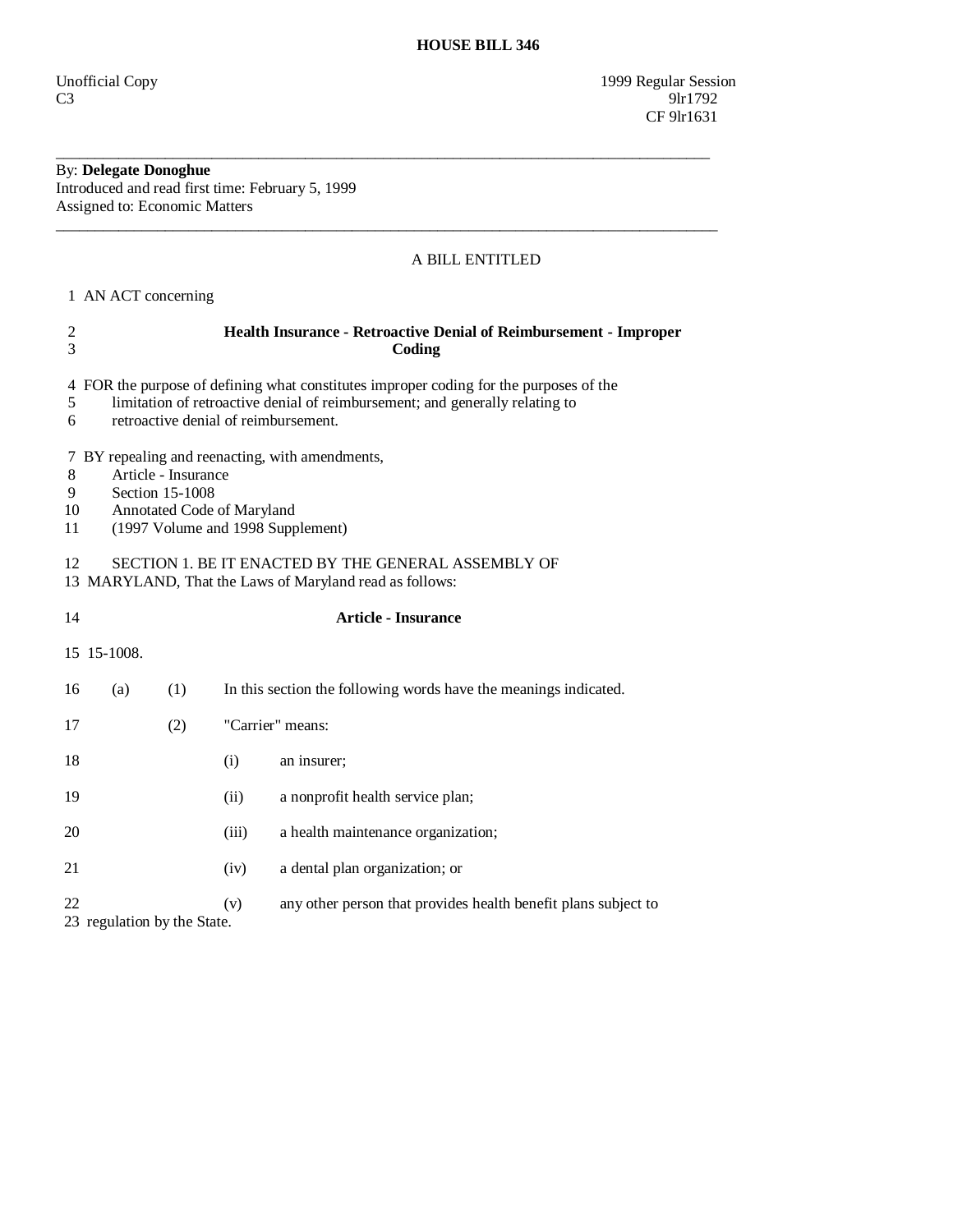## **2 HOUSE BILL 346**

 1 (3) "Health care provider" means a person or entity licensed, certified or 2 otherwise authorized under the Health Occupations Article or the Health - General

3 Article to provide health care services.

 4 (4) "IMPROPER CODING" MEANS THE USE OF A PROCEDURAL CODE FOR 5 A PROCEDURE OR SERVICE DELIVERED, IN A SUBMISSION OF CLAIM INFORMATION, 6 THAT DOES NOT CONFORM WITH:

 7 (I) THE VERSION OF THE AMERICAN MEDICAL ASSOCIATION'S 8 CLINICAL PROCEDURAL TERMINOLOGY CODE BOOK IN EFFECT ON THE DATE A 9 CLAIM WAS SUBMITTED TO A CARRIER FOR REIMBURSEMENT; OR

10 (II) THE CODING GUIDELINES THAT A CARRIER HAS PROVIDED IN 11 WRITING TO THE HEALTH CARE PROVIDER THAT ARE IN EFFECT ON THE DATE THAT 12 THE CLAIM WAS SUBMITTED TO THE CARRIER FOR REIMBURSEMENT.

 13 (b) (1) If a carrier retroactively denies reimbursement to a health care 14 provider, the carrier:

 15 (i) may only retroactively deny reimbursement for services subject 16 to coordination of benefits with another carrier, the Maryland Medical Assistance 17 Program, or the Medicare Program during the 18-month period after the date that 18 the carrier paid the claim submitted by the health care provider; and

 19 (ii) except as provided in item (i) of this paragraph, may only 20 retroactively deny reimbursement during the 6-month period after the date that the

21 carrier paid the claim submitted by the health care provider.

22 (2) (i) A carrier that retroactively denies reimbursement to a health 23 care provider under paragraph (1) of this subsection shall provide the health care 24 provider with a written statement specifying the basis for the retroactive denial.

 25 (ii) If the retroactive denial of reimbursement results from 26 coordination of benefits, the written statement shall provide the name and address of 27 the entity acknowledging responsibility for payment of the denied claim.

 28 (c) Except as provided in subsection (d) of this section, a carrier that does not 29 comply with the provisions of subsection (b) of this section may not retroactively deny 30 reimbursement or attempt in any manner to retroactively collect reimbursement 31 already paid to a health care provider by reducing reimbursements currently owed to 32 the health care provider, withholding future reimbursement, or in any other manner 33 affecting the future reimbursement to the health care provider.

 $34$  (d) The provisions of subsection (b)(1) of this section do not apply if a carrier 35 retroactively denies reimbursement to a health care provider because the information 36 submitted to the carrier was fraudulent or improperly coded.

 37 (e) If a carrier retroactively denies reimbursement for services as a result of 38 coordination of benefits under provisions of subsection  $(b)(1)(i)$  of this section, the 39 health care provider shall have 6 months from the date of denial, unless a carrier